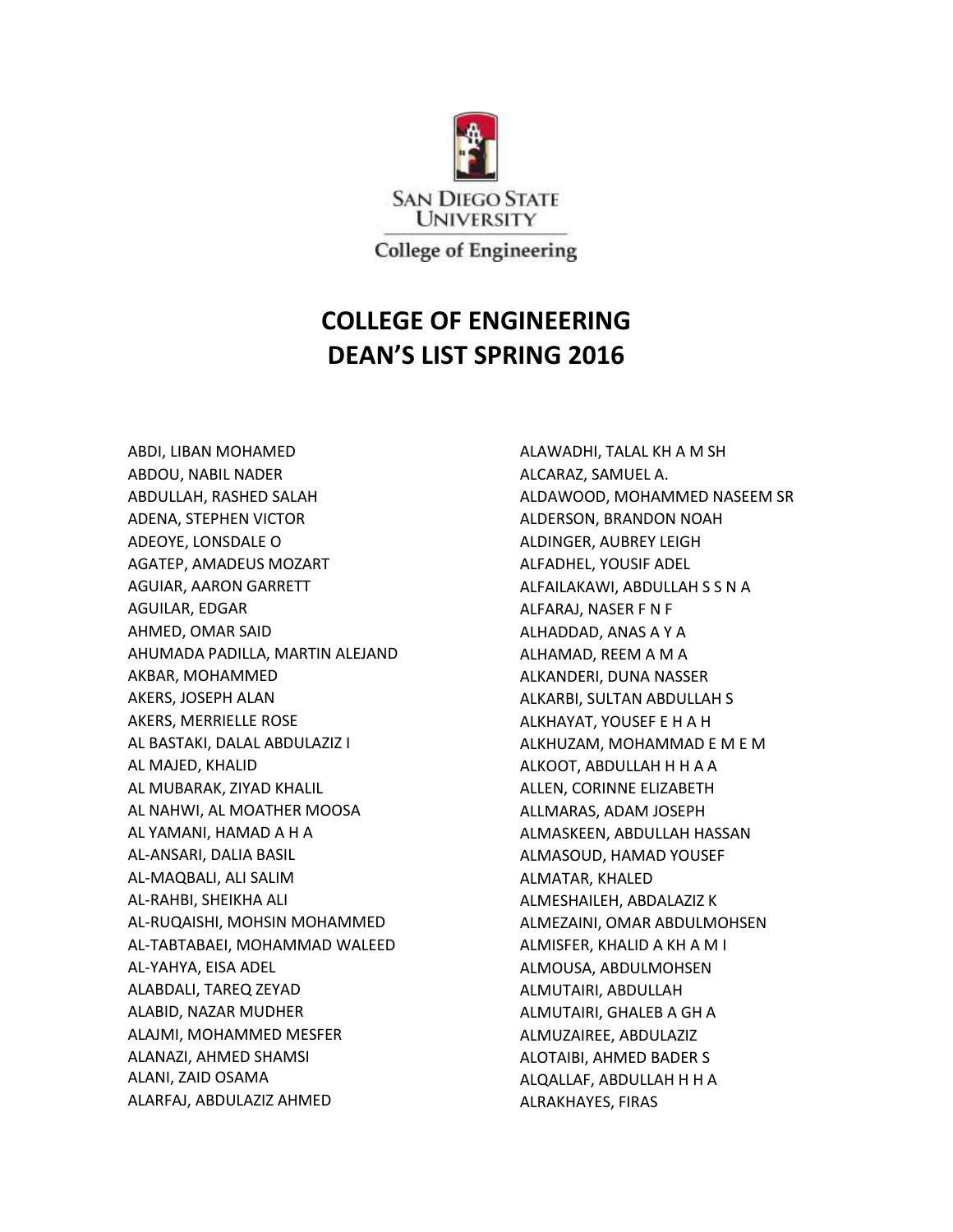ALRASHED, ABDULMOHSEN KHALED ALSALAHI, ABDULLAH N A A ALSAMMAK, HANEEN ALSAQABI, ABDULAZIZ A M A N ALSEHALI, MOHAMMED SAUD M ALSHAFI, NAWAF MOHAMMED ALSHARAD, OMAR A S R A ALSHARIF, MAHMOUD HUSAM ALSHEIKH, CHRISTOPHER NAZAR ALSHUAIB, ABDULLAH KHALED ALTANEEB, SULAIMAN F A A S ALZAHRANI, TAGHREED SAAD ALZAYED, ABDULLAH ALZAYED, MOHAMMAD ATALLAH AMADOR ADAME, DANIEL II AMASHUKELI, SHOTA AMEEN, AMMAR D AMEEN, BASHAR DHURGHAM ANDERSON, IAN HENRY ANDERSON, KYLE DAVID ANDERSON, ZACHARY PETER ANI, HUSSAIN APARICIO, BERNARD RAUL ARABI, SAAD ARABIDZE, MARIAMI ARABO, SAMER B. ARGAMOSA, ALFREDO S ARREDONDO, SARA VALENCIA ASANAS, RAYMAR YALONG ASTETE VASQUEZ, RACHEL NICOLE ATANACKOVIC, NIKOLA AVALOS, MIGUEL ANGEL AVELINO, RYAN JAMES DETUBIO AVILA, AMBER RAYLENE AVILA, JACOB ALEXANDER AVLANI, NICHOLAS PRANAY BAGHERI, KIAN BAILEY, ALEX CAMERON BAKURIDZE, ZURAB BALCAZAR, MARINA MARIE BALICOCO, JOHN PATRICK BERMUDO BALKHINEZHAD, MILAD BAROUN, ALI A M L BARRIO, JEFFREY MATTHEW

BASKERVILLE -BRIDGES, BAYLIN BRA BASKERVILLE -BRIDGES, BRIANNA BL BATTA, OMAR JAMAL I BATUNGBACAL, CHRISTIAN GONZALES BEACH, JARED RONALD BELLAS, JOSEPH ROBERT BENNETT, SEAN PAUL BERANEK, MATTHEW NOVAK BERNARTE, CHANEL LEE BERRY, MICHAEL GEORGE BERTSCH, HANNAH ELIZABETH BETTENCOURT, BENJAMIN DANIEL BIDGOOD, EMILY ELAINE BIGLETE, PAUL JERROLD DEVERA BLACK, JOSHUA DEAN BLAISDELL, JORDAN ALBERT BLAZEK, TREVOR SCOTT BOCK, ALEX ROBERT BOENSEL, COLLEEN SUZANNE BONE, RYAN CHRISTOPHER BONPUA, JONATHAN SALAZAR BOURASA, MEGAN ELIZABETH BREITENBACH, LAUREN NICOLE BREKKE, MICHAEL CHARLES BRINKMAN, TYLER JAMES BRINSKO, JOHN CHRISTOPHER BROOKMAN, WESLEY ARTHUR BROTON, KENDALL FRENCH BROUGHTON, GAVIN TAYLOR BROWN, CORBIN EDWARD BROWN, OLIVIA PATRICE BROWNING, ERROL KENNETH BUCHANAN, ROBERT CHARLES LOGAN BUCON, LUKE ANTHONY BUMARYOOM, AHMAD J Y A R BUOYE MANNING, KYLE WADE BURGONI, CAMERON LEE BURKE, KAYLAN PAULINE BUSTILLOS, JORGE SAMUEL BUSTOS, LORENZO KIE BUTKUS, JACKSON EDWARD BUTLER, RYAN SCOTT CABALLERO, DYLAN MARK CABRERA, BRANDON CAIRNS, HOUSTON RYAN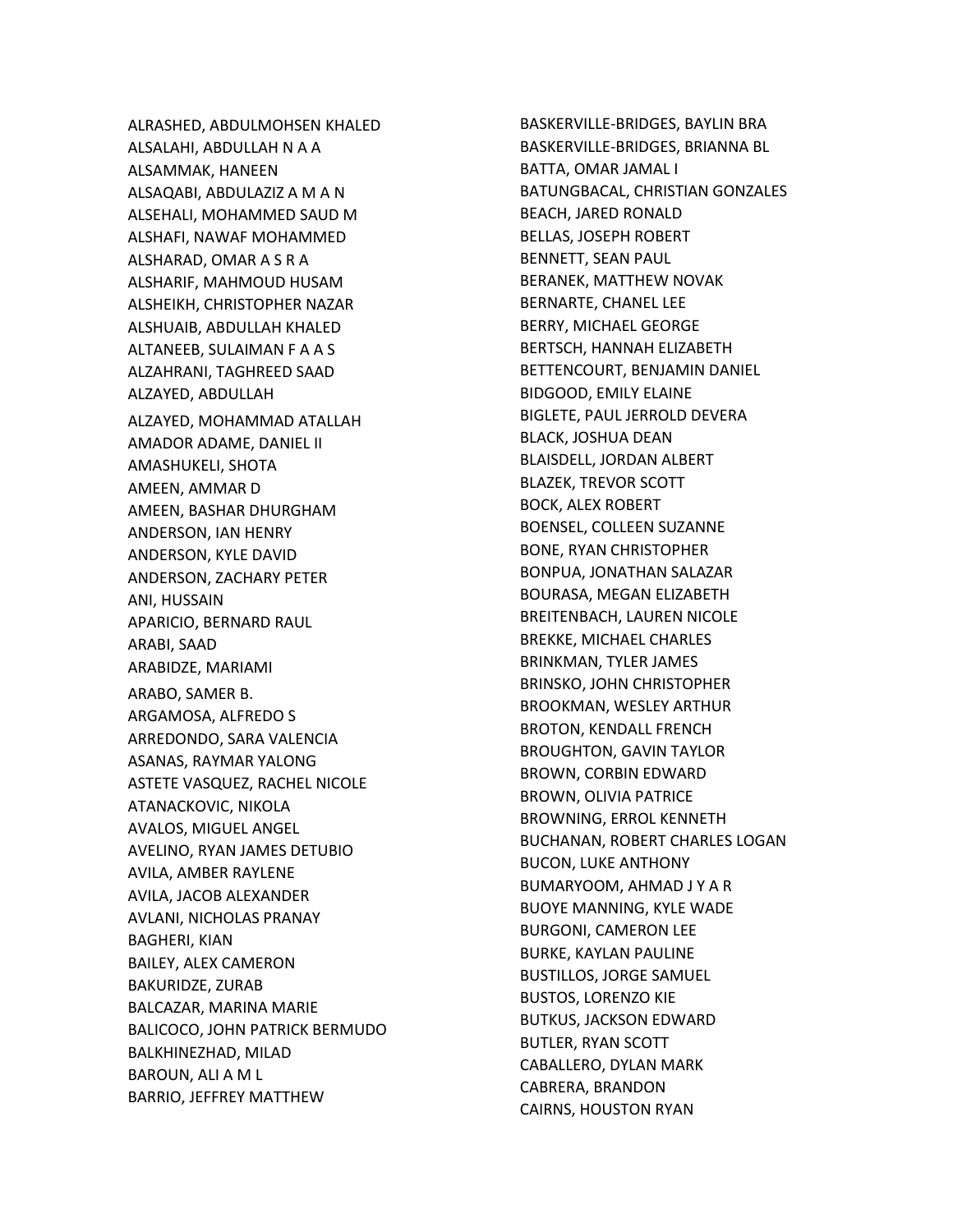CALDERON, JOSE SERGIO CALLAHAN, CHAD NICHOLAS CAMACHO, ANDREW MANUEL CAMP, ALEXANDER THOMAS CAMPBELL, CARI MAY CANT, ALEX MATTHEW CARAET, ARIC PENA CARLSON, CODY MICHAEL CARRANZA-GARCIA, CHRISTIAN ERIC CARTER, TREVOR HIDEO CASE-MCFATE, LAUREN ELIZABETH CASHMAN, JOSEPH HUNTER CASILANG, PATRICK CAUDLE, BLAKE NORMAN CAZABAT, ANTHONY PIERCE CHAANINE, SEAN ALLEN MICHEL CHAN, SARAH JIA CHANTRILL, DANE MICHAEL CHIBIDAKIS, RYAN JAMES CHIU, ANTHONY CHKHEIDZE, MIKHEIL AVTANDILI CHOI, KACHUN CHRISTOPHER, COLIN MARTIN CHU, CHENXI CHU, MATTHEW DAVID CIFELLI, JOHN ALEXANDER CLAICHE, BENJAMIN ELLIOT COH, PATRICK ADRIAN GALANG COLE, CARLY JEAN CONLEY, JESSICA SAYURI CONNELL, ANDREW JOSEPH CONTE, PASCAL ANIELLO I COOVERT, MAKENZIE KATHLEEN CORY-SILLS, ROBERT DANIEL CRUMPTON, TYLER CHRISTOPHER CRUZ, KEVIN CURRIER, TODD JOHN CURRY, DEAN ALEXANDER CUSTODIA, JORDAN R CUSTODIO, RANDY LAI DAHL, PETER THOMAS DALY, PATRICK SEAN DAMIAN, JORDAN RAY PANAGUITON DARROW, MATTHEW JOSEPH

DAUM, NATHANAEL RYAN DAVIS, HALEY ANTONIETTE DAWOOD, BASSAM DELANEY, RYAN RICHARD DELANEY, SAM WILSON DELGADO, DANIEL ARNULFO DELGADO, JUAN HUMBERTO DELOSREYES, LOUIE RAMOS DESSEL, MATTHEW DIRK DEUTSCHMAN, KATHERINE DEVEZE MEDINA, VICTOR HUGO DIAZ, ELI DICKSTEIN, SERGEI SERGE DILLON, BRETT JACKSON DO, KEVIN KHOA LE DOMIER, ARVIN ERIK DONADZE, VAKHTANG DONNELLY, ETHAN GEORGE DOWELL, SOPHIA JOSEPHINE DOWLING, PETER SEBASTIAN DOWNS, STEPHEN LEE DOYLE, RYAN DAVID DRAPER, MARSHALL AARON DUDLEY, JOSHUA PAUL DUKAT, JONATHAN LUCAS DUONG, STEVEN DUTRA, DANIEL CHRISTIAN EAKIN, JASON ERIC EDGEWORTH, MATTHEW JAMES EDSON, FORREST TYLER EDWARDS, KENDRICK GABRIEL EHRENBERG, ZACHARY RYAN ELACIO, ACE BARRERA ENGELSGJERD, MARTIN MYHRE ENGH, STEVEN VICTOR ENGVALL, MAJA KAROLINA ENRIQUEZ, NINO DICKINSON MENDOZ ERWIN, MARK EDWARD JR ESCOBAR, PEDRO ENRIQUE ESTABROOKS, SEAN CHARLES ETHRIDGE, JONATHAN LEVI I FAIRCHILD, DANE ANTHONY FAKHRRIDDINE, ALI MOHAMMAD FARAS, ALI N Y M S FAVELA, CRISTAL NAVIL TORRES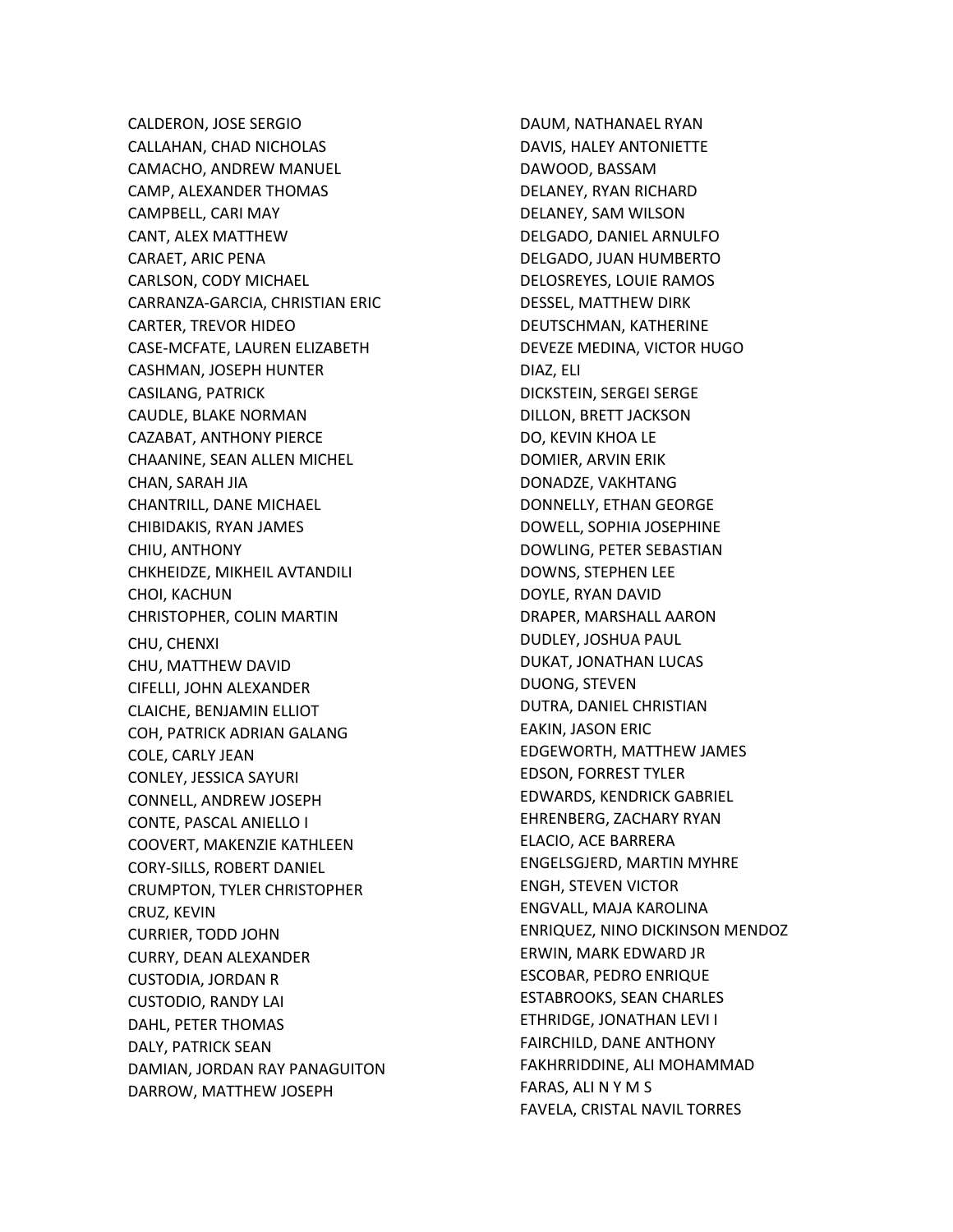FENWICK, CONNOR W FERNANDEZ, ABRAHAM FERNANDEZ, ADRIAN AURELIO FERRELL, ALEXANDRA LYNN FILANC, MICHELLE NICOLE FISCHER, JOSEPH J FISK, DUSTY M. FLETCHER, DALTON WAYNE FLINT, KELLY MARIE FLORES, ABEL FLORES, ARMANDO FLORES, OMAR EDUARDO FOLEY, ALYSSA CAITLIN FORSBERG, ANTHONY ROBERT FORTE, CONNOR THOMAS FORTIN, MICHAEL HWANG FOSTER, DANIEL EDWARD FOWLER, ZACHARY LEE FOX, LIONEL PHILLIPS III FRISBY, AUSTIN ALLAN FUHS, MAXWELL DEAN FURBISH, NICHOLAS FRANK GALLIGAR, JARED JOSEPH GANEM HAKA, VAUGHN ALEXANDER GARCIA, LEONARDO ISRAEL GARCIA, LESLIE GARCIA, MAURO IVAN GARCIA, SAUL ADRIAN JR GARRETT, HANNAH EMILY GARY, ROMAN ANGELO GASPARIANI, LANA GASTELUM, LANDON RILEY GATES, RYAN SHELTON GAUTHIER, GARRETT THOMAS GHASEM, RYAN GHERARDI, KYLE DYLAN GIGAURI, GIORGI GOGITIDZE, DACHI GOMEZ FERRER, ARANTXA GOMEZ, OSCAR DANIEL JR GONZALEZ CASTANUELA, DANIELA GONZALEZ, ANGELA-MARIE PUANANI GONZALEZ, ISAAC GORING, BLAKE MAURICE I GRAUER, MARKUS GEORGE

GRAZIANO, JENNIFER LYNN GRISWOLD, ALEXANDER STEPHEN GUEVARA PEREZ DE TUDELA, JAVIER GUMUSTEKIN, METEHAN GUTIERREZ, BENJAMIN KELLIN GUTIERREZ, PATRICIO GUZMAN, EMMANUEL ENRIQUE HADZICKI, GABRIELLE CHRISTINE HADZICKI, TYLER JOSEPH REX HAGHGOUY, SEYED SHERVIN HAIL, WILLIAM JAMES HALLAHAN, CHASE ALAN HAMAR, JASON CHRISTOPHER HAMPSON, JACOB MICHAEL HANEY, BENJAMIN DALE HARMON, KYLEY NICOLE HARRISON, NATHAN JAMES HASKIN, PATRICIA RITA HEATH, GREGORY JOESPH HERNANDEZ, EMMANUEL HITZHUSEN, JOSHUA DANIEL HO, HARRY HUYNH HO, VICTOR TRONGKHUONG HOANG, TRINH NGOC PHUONG HOEGER, BRIAN ANDREW HOFFERT, KEVIN J HOLLAND, MILES ALEXANDER HOPKINS, CAMERON JAMES HOPKINS, JEFFREY MICHAEL HOSS, ANDRE ARDESHEER HOUSE, JACK DONALD HOZI, LAYTH YOUSUF HTET, HNIN NANDAR HUYNH, KENNY IGLESIAS, ANGEL NOTY ISLEY, SHANNON ELIZABETH JANELIDZE, DAVID JEWELL, JESSE PATRICK JIJAVADZE, SANDRO JOHNSON, JOSHUA WILLIAM JOHNSTONE, IAN MATTHEW JONES, BRANDON MAXWELL JOSEPH, ROSE MARIA KAFKA, KARAJO MI KALOTY, HARMAN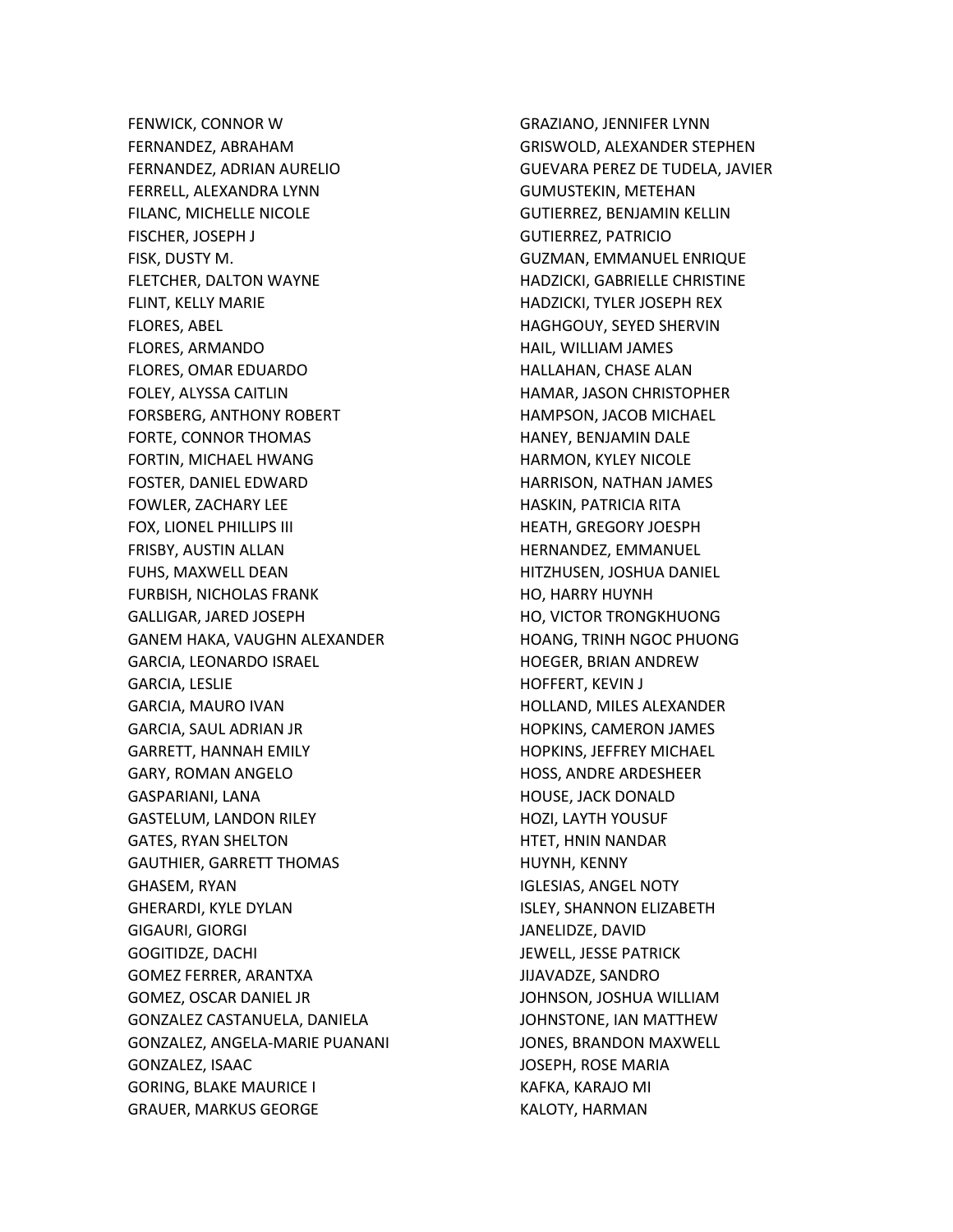KANAAN, ZAID RAJAI SAMIH KAYHAN, KORAY KERRIDGE, NOE DENIS KHALAF, MOHAMED ADEL KHAMIS, KARIM HANI KHAN, ISRAA MIRIUM KHANFIR, MOEZ KHOSHNAW, ZORAN KHOUNPHET, SANDY KANNHA KILBOURNE, COLIN TRENT KIM, HA -EUN MARY KIMIAGHALAM, ARASH KING, ALISHA NOELLE KLEITSCH, CASSANDRA KIYOKO KNOLLE, SAMANTHA LEE KNOX, ELIZABETH JANE KOHLENBERG, MARK THOMAS KUEBLER, ADAM JOSEPH KUSHASHVILI, MIKHEIL KVIRIA, GIORGI KVIRIKASHVILI, KETEVANI LACHICA, GIO ANDREI VILLANUEVA LARK, WILLOW TLALA LASZLO, ALEXA LIN LAWSON, CHARLES ROBERT LE BLANC, ADDISON CHARLES LEANO, ALEX JOSE LEE, ALVIN LEUTHARD, ALAN ROBERT LI, YUANZHI LIANG, DONG LIM, PATRICK K. LIN, LEYU LINE, AARON PATRICK LIU, ANDREW YUNG -PENG LOMASHVILI, ANA LONGI, VITTORIO LOPEZ, GUSTAVO JESUS LOZA, MIGUEL ANGEL JR LUNA, MARK ALEXIS JR LUSTER, PATRICK DE FARIA LYONS, BRANDON DANIEL LYONS, RYLAND MICHAEL MAGUIRE, JOEL ISAAC

MAHDI, MEGAN ALIEH MAHER, KENNETH JOHN MAHFOOD, HANNAH MARIE MALAK, OTHMAN KHALED MANGLAL -LAN, NATHAN RIGONAN MANN, CAMERON SCOTT MANNS, BRIANNA BARNETT MANSOOR, CHRESTINA MARIENTES, MATTHEW REY MARKLEY, ALEXANDER RENE MARQUEZ, EILEEN XENIA MARSDEN, DANIEL JAMES MARSHALL, JAKE AARON MARSON, BEN WILLIAM MARTHIENS, CHRISTIAN ANTHONY -KA MARTIN, NICHOLAS NATHANIEL MARTIN - VELAZQUEZ, JENNIFER MARTINEZ PAZ, ANDRES MARTINEZ, ALEXANDRO MARTINEZ, JACOB MICHAEL MARTINEZ, MITCHELL JAMES MARTINEZ, XAVIER MASZK, CORDLAN DOUGLAS MCBRIDE, MATTHEW JOHN MCCONNELL, GILLIAN KEN PANGANIB MCDANIEL, KYLE CHARLES MCFADDEN, TYLER J MCNEIL, NINO JUDE MCNEILLY, MIRANDA ARIEL MCQUEEN, COLLIN MICHAEL MENDOZA, GEOFFREY ANGELO MENDOZA, KEVIN NORMAN MERCADO, DERRICK JAE CAYANAN MEZA, JOSE ANGEL JR MEZI, SANDRA WALAA MIDDLEKAUFF, BRIAN ALAN MIECZKOWSKI, ALEXANDER MARION MIGUEL, JETHRO MIKAVA, MARIAM MILLER, JENNIFER DANIELLE MILLER, NICOLE TONIN MITCHEL, FINN NICHOLAS MOCTEZUMA, ANA PAULA MOHAMED, ALIA ALI MOLINA, MARIO RYAN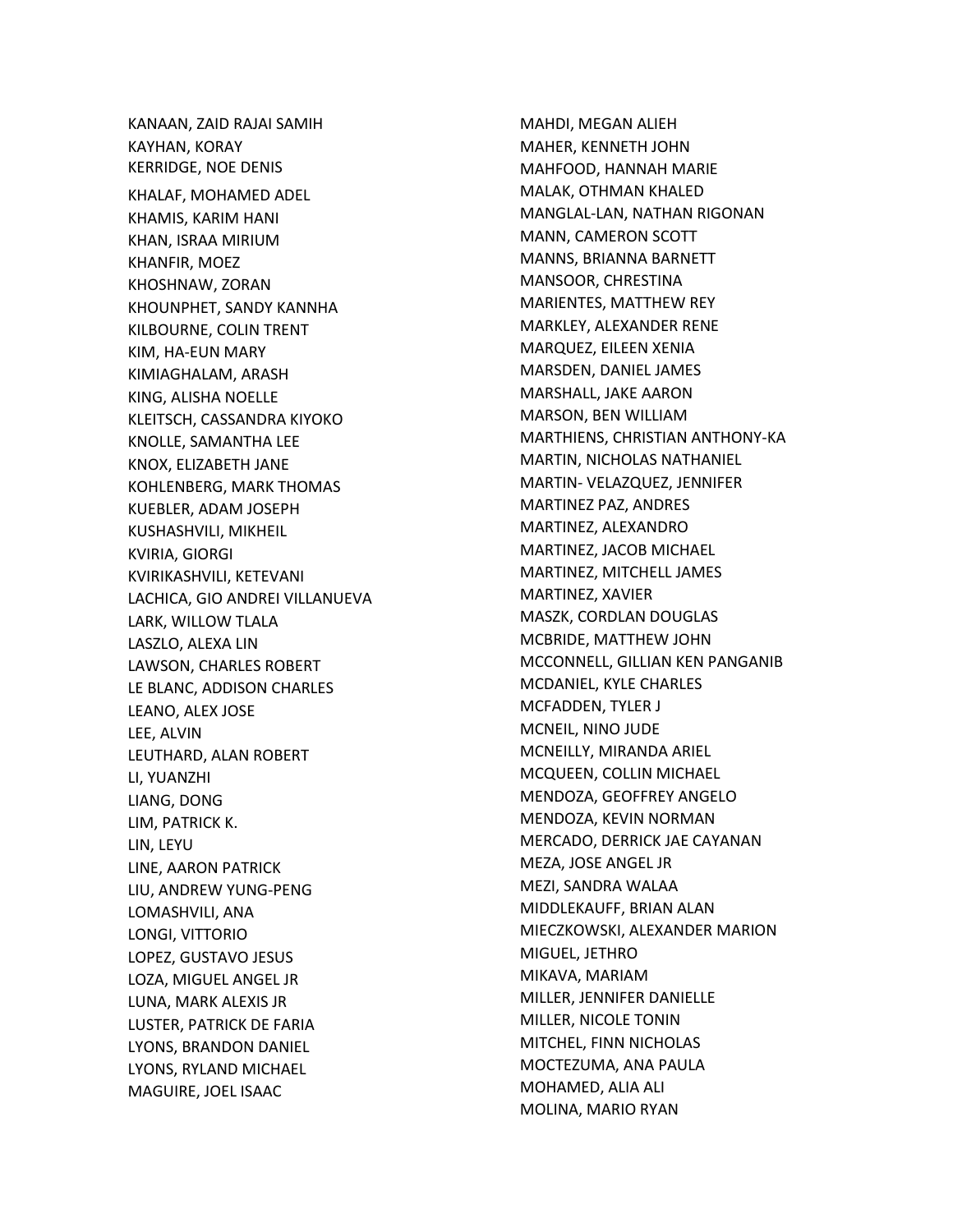MORA, EMMANUEL OSVALDO MORGAN, HANNAH MARISA MORGAN, MATTHEW TRAVIS MORI, BRANDON BOB MORTON, SARAH DAWN MUDGE, ANGELA TAYLOR MURADAS Y VALINAS, JORGE ALEJAN MURPHY, RYAN JOSEPH MUSSELL, NATHANIEL TODD NADERI, SHIDEH NAOUR, JEREMY FRANCIS NARELLI, DANIELE GIOVANNI NAVA, RICHARD FREDDIE NAVE, KC JACK NECAISE, JUSTIN ANTHONY NEUNZIG, IAN FREDERICK NEWLIN, KEENAN NICOLAS NGUYEN, CHRISTINA NGUYEN, HANNAH MINH NGUYEN, HARAM HOANG NICK, STEPHEN MICHAEL NIKOLAISHVILI, TEIMURAZ NOURIBOSHEHRI, SETAREH NUHAILY, SINDOS O'MALLEY, STEPHEN PATRICK O'MARAH, KEVIN MICHAEL O'SULLIVAN, RYAN DONALD WILLIAM OCAMPO, OHMEKO BACHILLER OHANIAN, VAHE SABAH OHLER, ERIC M OLIVERA, ADAM MITCHELL OMALIN, JANIS MARIE OMER, MALIK NEGASH ONNERS, JEFFREY CLAYTON ORTEGA AYON, JUAN ORTEGA, VICTOR MANUEL ORTIZ, SEAN CASSERLY OSBORNE, STUART RYAN OWENS, AUSTIN TIMOTHY PADILLA, EDWARD ADRIAN PAET, ROWENA MAE CALMA PAHUA ARANGO, EDGAR ALONSO PAJAUD, MARC JAMES PALAFOX, EMMANUEL PALMER, ZECHARIAH HOSEAH

PAN, LEON PANDURO SUAREZ, LAURA CAROLINA PARAISO, GAGE ZAFRA PAREDES OJEDA, ERIC EDUARDO PARKS, KARL ANTHONY PEDERSEN, HENRYK J. PENANO, JACLYN S PENG, JIUZHANG PENNING, MATTHEW JAMES PETERSON, GREGORY DAVID PETSCHE, NICHOLAS JOSEPH YAKUSH PHAM, BRIAN Q. PHAN, DUC PIPITONE, EDWARD CHARLES PIRES, BRANDON ALEXANDER PLANK, CHARLES STEPHEN PLUNKETT, JOSHUA HUNTER POCHE, JEREMY MICHAEL POLLEK, HANNAH MARY MARGARET PRESAR, JEFFREY DAVID QUENTO, CLAIRE MARGUERITE QUINTERO, EDGAR RAHIMZADEH, ARYAN RAMIREZ GUERRERO, ALDO AXEL RAMIREZ, MARCO AARON RAMOS, EDGAR ANDRES RASCHE, MADELEINE JEAN REARDON, RACHEL ANN REBELLO, HANNAH MARIE REDHA, DOUAA A M A REDQUEST, KELBI MIKALA REED, ANNA GABRIELA SUNGLA REILAND, JONATHAN RELON, MARK ANTHONY FLORES REYES, KARL CAMEROS REYNOSO, ALDAIR RIBBY, KEVIN MICHAEL RIEDEL, DANIEL JOSEPH RILEY, CHRISTIAN JAMES RIVERA, RYAN RIVERO, RICARDO ROCHA, SOFIA RODRIGUEZ, MARIO ALBERTO RODRIGUEZ, MATTHEW RAY ROESGEN, JESSICA LYNNE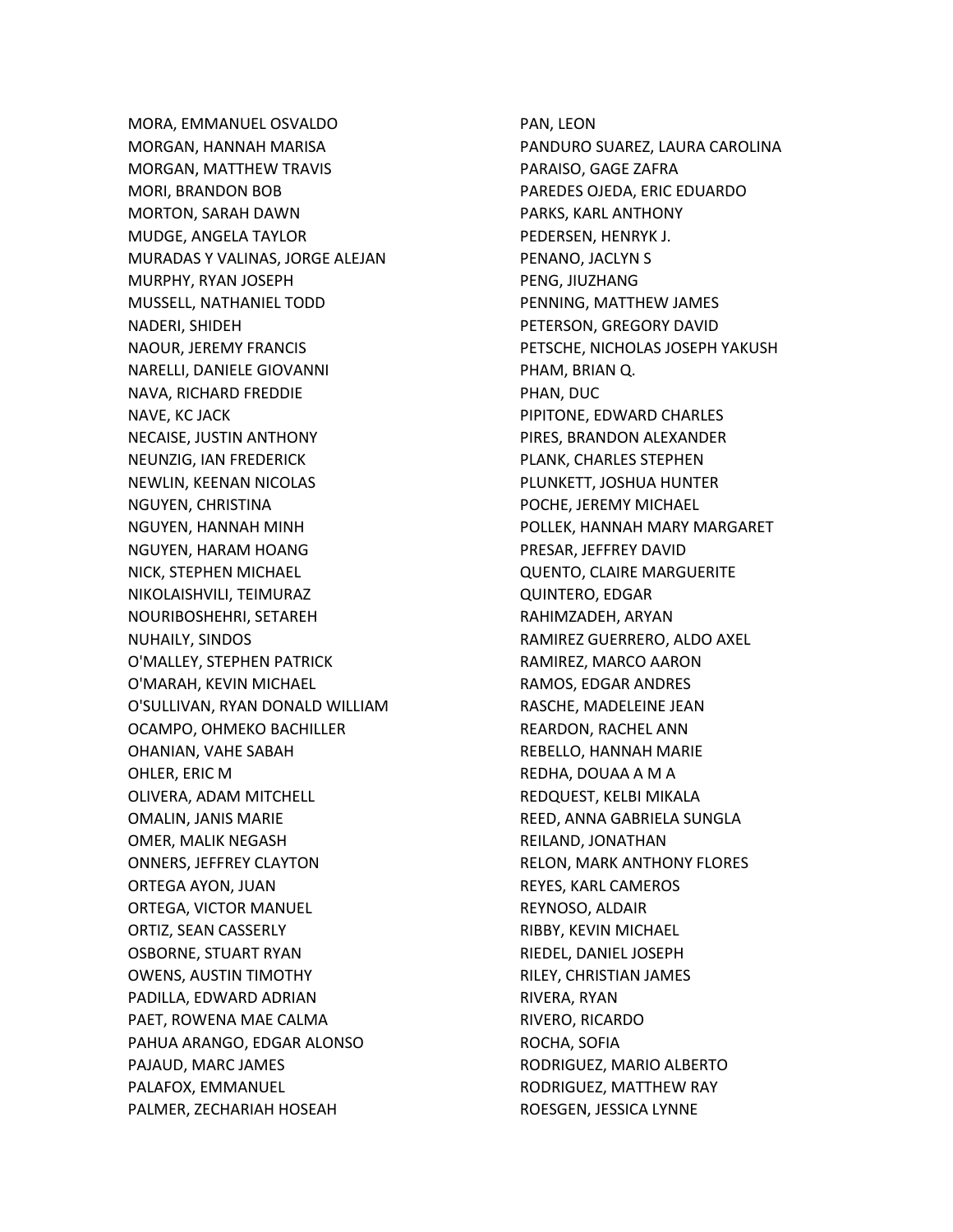ROLLINS, AARON DAVID ROONEY, KEVIN ANTHONY ROSCOE, WILLIAM TAYLOR ROSENBERGER, DALTON LAYNE ROSENE, LEO JOSEPH I RUIZ, ROGELIO RUKHADZE, LASHA SABA, YACOUB GHASSAN SADOFF, BENJAMIN JOSHUA SALAIZ, CHRISTIAN JAVIER SALAZAR-ACEVEDO, JIMMIE SAMMONS, JOSHUA CALEB SANAKOEVI, NIKOLOZ SANDOVAL, ALEXANDER ROBERT SAVITT, ANTHONY ALEXANDER SAYLER, JACQUELINE MARIE SCHAFFER, KRISTOPHER SHOU I SCHAUBEL, DYLAN KURT SCHMID, TALON OTTO SCHROTER, LAUREN MARY SCHULTZ, TIMOTHY RICHARD SCHUTZ, DENVER JAMES SCOLAVINO, JESSE MARIE SEBASTIANI, MATTHEW JOHN SEELEY, CALVIN SEILER, STEFFANI MICHELLE SELLERS, BENJAMIN WESLEY SELSTAD, KYLE BRUCE SEMMENS, JULIA LYNN SETHI, DEVIN SHAVER, CHRISTOPHER JOHN SHEN, RUNHAN SHEWCHUK, KAYLA JALYN SHUTRUMP, JEREMY DAVID SILVA, ALEJANDRA RUVI SILVA, OSCAR RENE SMITH, WALTER BRANDON SMYERS, AUSTIN WYATT SNIDER, JAVIER MIGUEL SOKOLOVA, ALICE ALEXANDER SORIANO SUTIL, ALEJANDRO SOSELIA, DAVIT ZURAB SOTO, JOHN EDWARD SPARKS, ALANNA BERNADINE

SPENCER, ISAIAH CLEVON STANFIELD, KYL SHANE STANZIONE, KEVIN NICHOLAUS STEELE, HARLOWE CLARE STEIN, JOSHUA ALAN STEWART, LAURA ANN SUTHERLAND, CARMEN DIANE SVEHAUG, ALAN REIDAR JR SWANBERG, TRISTAN WARREN SZAFRANSKI, SCOTT FRANCIS TABORDA, DAVID TAPIA, ALEX TAQI, MAHMOOD MOHAMMED TAT, VY THI MINH TAYGON, EDWIN CORTES JR. TEIXEIRA, JEFFEREY ALLAN THIES, JAMESON SCOTT THIESSEN, CHRISTIAN MICHAEL THOMAS, NATHAN ALLEN THOMPSON, NICHOLAS ALLEN THOMSEN, MARK ALLEN TIMKEN, MITCHELL HENRY TINER, CHANCE AUSTIN TOCA, RYAN ANTHONY TRAC, JASMINE TRAN, HUY QUANG TRAN, JESSICA TRANG, QUAN PHU TRUJILLO, VICENTE MATEO TRUST, TYLER EVAN TSEU, THEODORE LAWRENCE TSOMAIA, IA TUCKER, BRADLEY VICTOR TWOMEY, JACK WILLIAM TYSON, HAILEY LAUREN VALENCIA, DANIEL VALENCIA, DANIEL CIPRIANO VARA, BRANDEN RAY VASHAKIDZE, GRIGOLI VASQUEZ, JEFFREY MATHEW VASQUEZ, MARY KATHERINE VILLA, SAWYER NEAL VIVEROS, DANIEL VO, JONATHAN MINHDANH VU, TOAN VAN